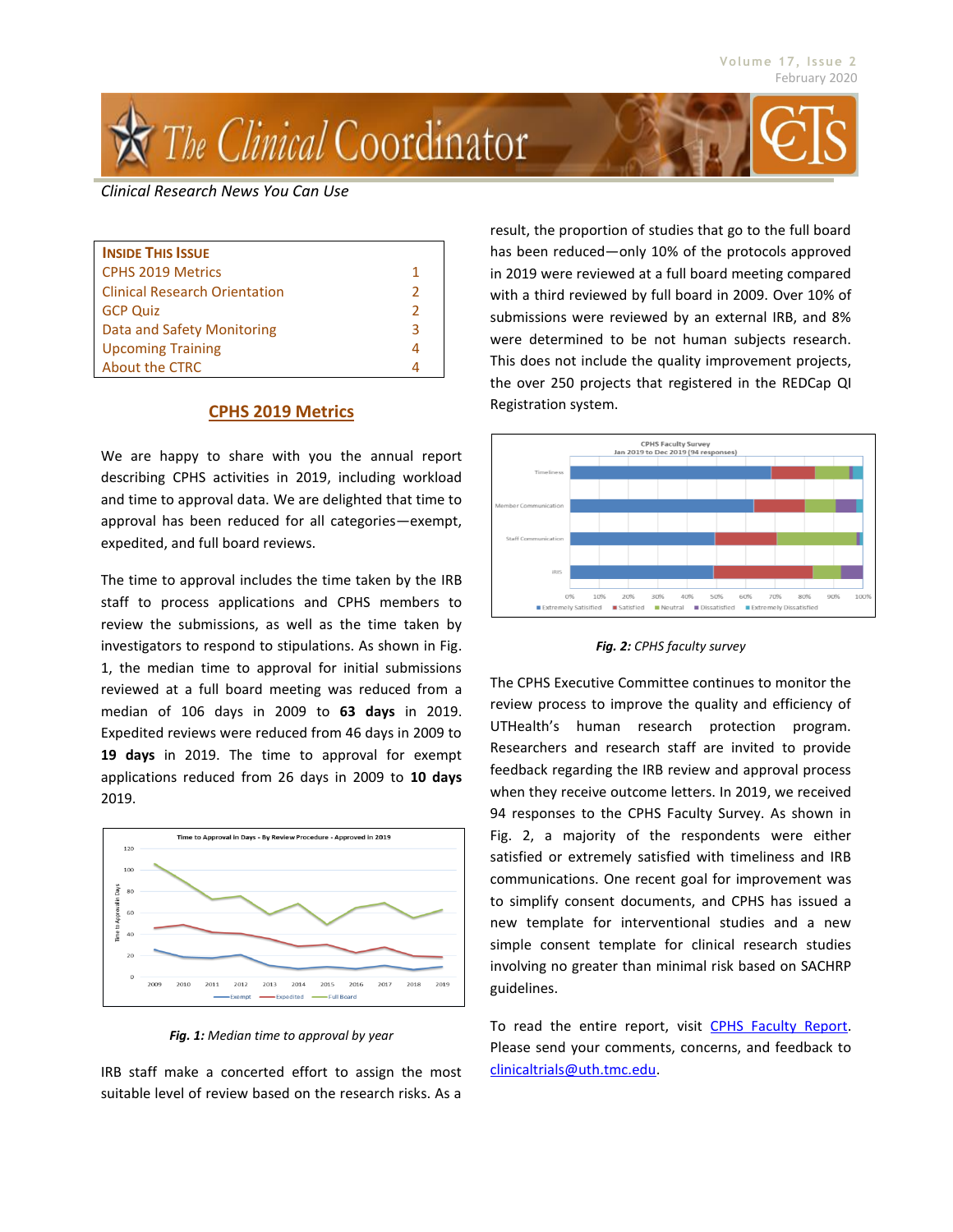# **Clinical Research Staff Orientation**

This educational program is designed to be a general overview of clinical trial research at UTHealth. These sessions are open to research staff, research nurses, research coordinators, and research assistants who are new to clinical research at UTHealth.

The one-day session begins with an overview of review and approval process by the IRB and MHH and regulatory services. There is also an introductory session on budgeting and coverage analysis. Further, experienced research staff address topics on clinical trial management, including informed consent, study document management, and the life cycle of a clinical trial

from feasibility assessment and recruitment to study closure. The orientation session is intended complement the two day Clinical Research Education Course held once a year in the fall.

The orientation session is offered three times a year, with the next session in May 2020.

| Date:     | <b>Tuesday, May 19, 2020</b>                        |
|-----------|-----------------------------------------------------|
| Time:     | 9 am to 3 pm                                        |
| Location: | University Center Tower 1505c<br>7000 Fannin Street |
|           | Register here: Clinical Research Staff Orientation  |

### **Test Your Good Clinical Practice Knowledge**

- **1.** A life-threatening adverse drug experience is considered to be a sadverse event.
- **2.** Good Clinical Practice regulations have a provision for IRBs to approve clinical trials with exception from informed consent in planned emergency research, i.e. participants in life-threatening situations may be enrolled in a clinical trial without obtaining their consent. TRUE or FALSE?
- **3.** The FDA regulation 21 CFR 50 addresses
- **4.** CFR in the previous question stands for \_\_\_\_\_\_\_\_\_\_\_\_\_\_\_

**Answers:** 1. serious, 2. true, 3. protection of human subjects, 4. code of federal regulations

# *JUST FOR LAUGHS*

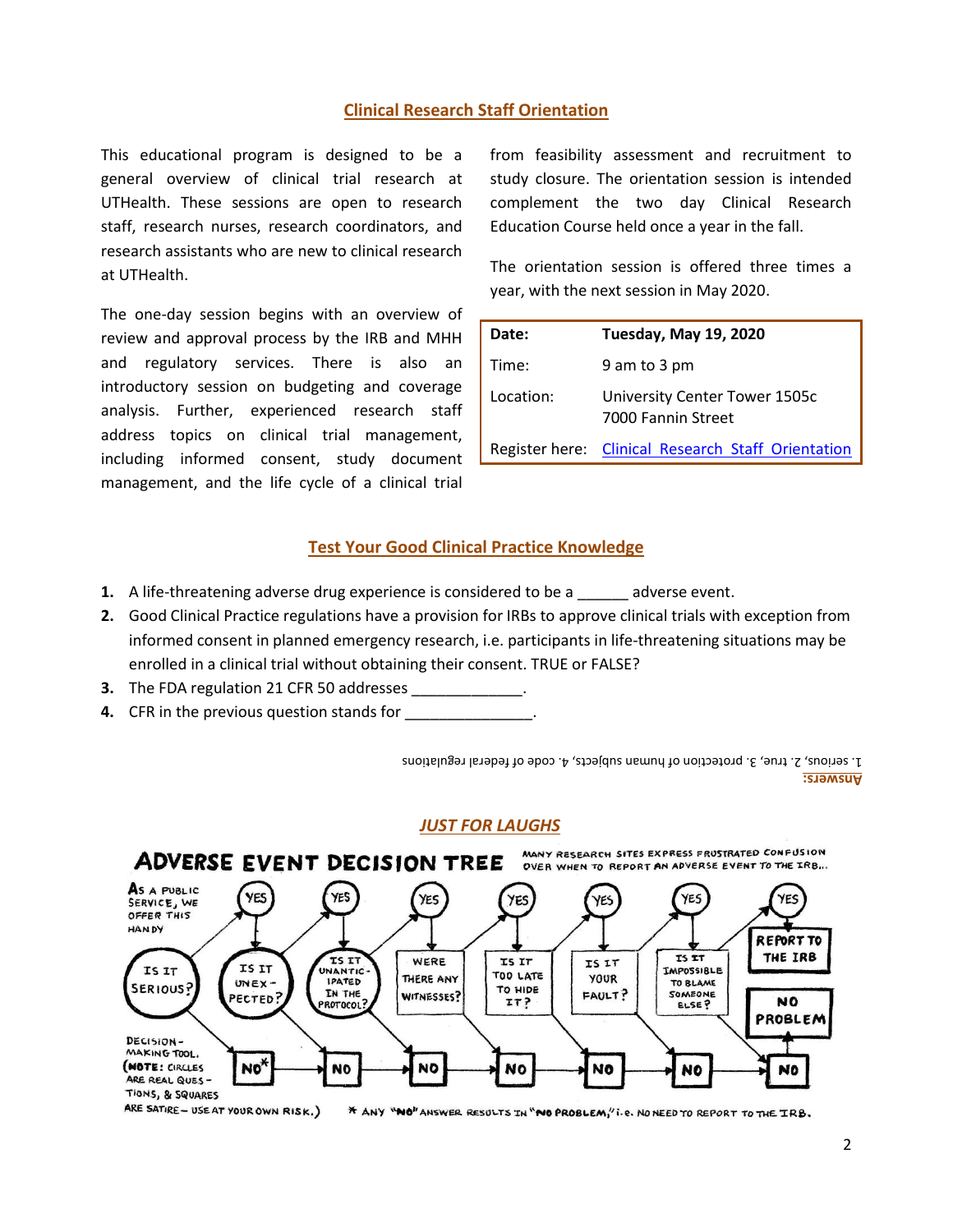### **Data and Safety Monitoring Plans**

An appropriate Data and Safety Monitoring Plan is one of the regulatory criteria for approval. Research proposals should include adequate provisions for monitoring of data collected for scientific validity and safety of research subjects. The monitoring plan for a particular research study depends on the complexity of the research study and the possibility of potential harm to subjects.

The Data Safety Monitoring Plan should state who will assume monitoring responsibility. This will depend on the type and risk of the research study and may include the investigator, experts within the department or institution, independent consultants, the sponsor, or a combination of the above. Some examples include, but are not limited to:

**Principal Investigator –** For a research study involving moderate increase over minimal risk, it may be appropriate for the Principal Investigator to manage the data and safety monitoring. Continuous close monitoring by the Principal investigator may be an adequate and appropriate format for monitoring with prompt reporting of unanticipated problems involving subjects and others, including serious adverse events, to CPHS. For studies involving multiple sites, this function could be managed by the team of Principal Investigators of each site or, on the other hand, the lead or overall Principal Investigator for the entire research study.

**Independent Expert(s**) – Data and safety monitoring may be performed by an expert or group of experts in the disease who are familiar with the agent being studied. Using an independent expert or team of experts is particularly helpful in monitoring of

unblinded data for a double-blind research study, as this will help ensure a meaningful review by independent experts while maintaining the blind amongst the research staff.

**Data Safety Monitoring Board (DSMB) –** The DSMB is a committee that is established specifically to monitor data throughout the life of a research study to determine if it is appropriate, from both scientific and ethical standpoints, to continue the research study as planned. For high-risk studies and for sponsorinitiated large, blinded studies involving multiple sites, it is recommended that a formal DSMB be appointed.

- *Sponsor organized DSMB* Sponsors may appoint an independent DSMB.
- *Investigator established DSMB* Principal investigators (PIs) may establish an independent DSMB.

**Frequency and Extent of Monitoring –** The plan should state how often monitoring will be performed and who will perform monitoring. There are several possible options for frequency of monitoring. Monitoring may be planned at specific points in time, after a specific number of subjects have been enrolled, or upon recognition of harm. The plan should state what data will be reviewed for safety monitoring.

The CTRC staff are happy to assist with writing DMSB charters and reports, as well as coordinating DSMB meetings. DSMB Charter templates and more information are available on the webpage [Data and Safety Monitoring.](https://www.uth.edu/ctrc/trial-conduct/data-safety-monitoring.htm)